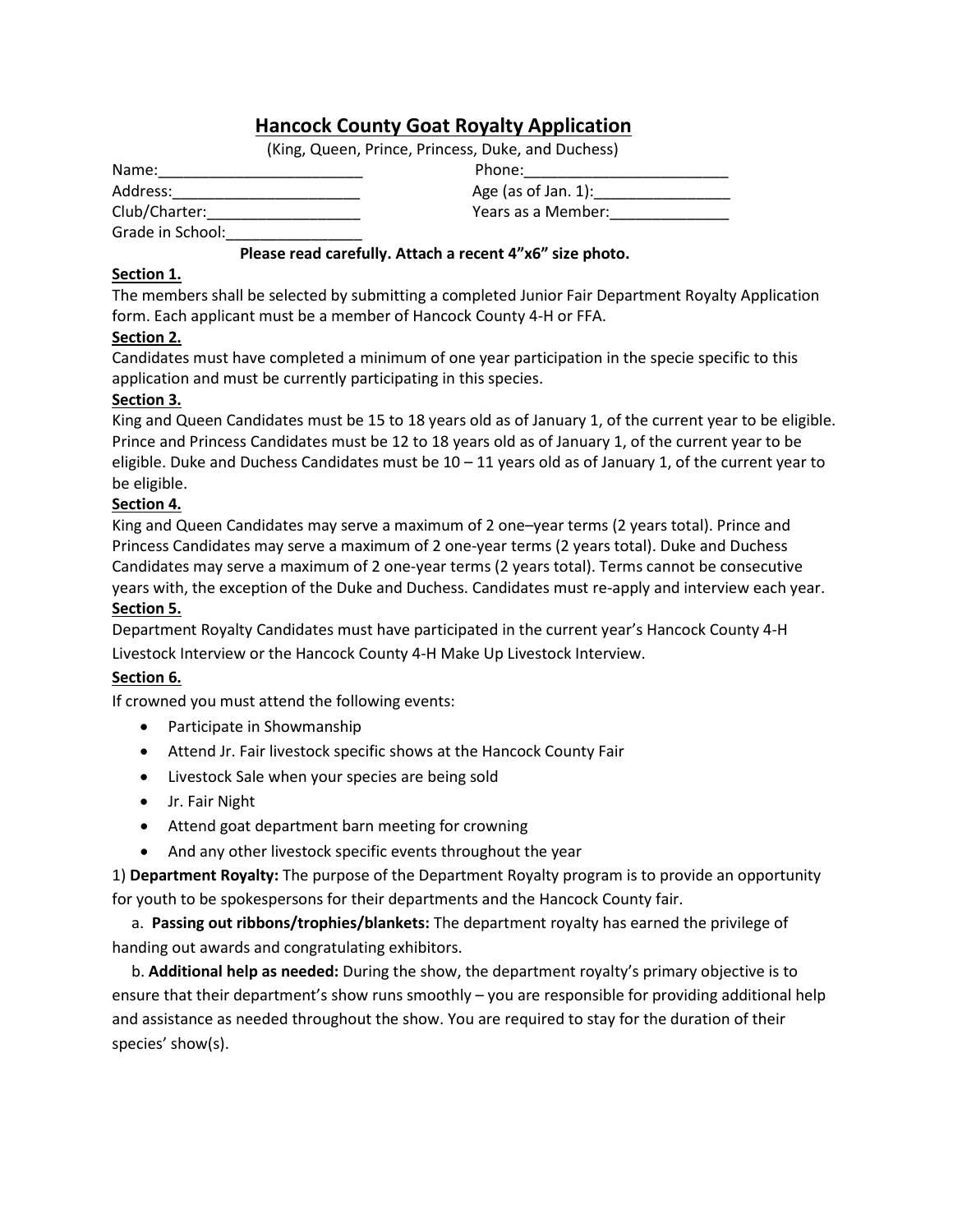Candidates must participate in the interview process to be considered. Candidates will represent the entire goat barn; therefore a basic knowledge of both meat and dairy goats is required. Applicants will be notified of the date, time, and location for the interviews. Royalty participants will receive a letter following the interviews announcing the Goat Royalty court. Selection of Goat Royalty will be based on the following:

| Knowledge of / experience with goats & essay | 50 points |
|----------------------------------------------|-----------|
| Communication                                | 20 points |
| Community Involvement                        |           |
| (Including 4-H/FFA, school & church)         | 15 points |
| Personality                                  | 15 points |

## **Applications are due by Friday, July 29, 2022 to the Jr. or Sr. Fair Office 1017 E. Sandusky Street, Findlay, Ohio 45840**

\*\*\*\*\*\*\*\*\*\*\*\*\*\*\*\*\*\*\*\*\*\*\*\*\*\*\*\*\*\*\*\*\*\*\*\*\*\*\*\*\*\*\*\*\*\*\*\*\*\*\*\*\*\*\*\*\*\*\*\*\*\*\*\*\*\*\*\*\*\*\*\*\*\*\*\*\*\*\*\*\*\*\*\*\*

In approximately 150 words, tell what characteristics you think Goat Royalty should possess and why you would like to be Hancock County Junior Fair Goat King/Queen, Prince/Princess, Duke/Duchess. Essay judged on quality not quantity.